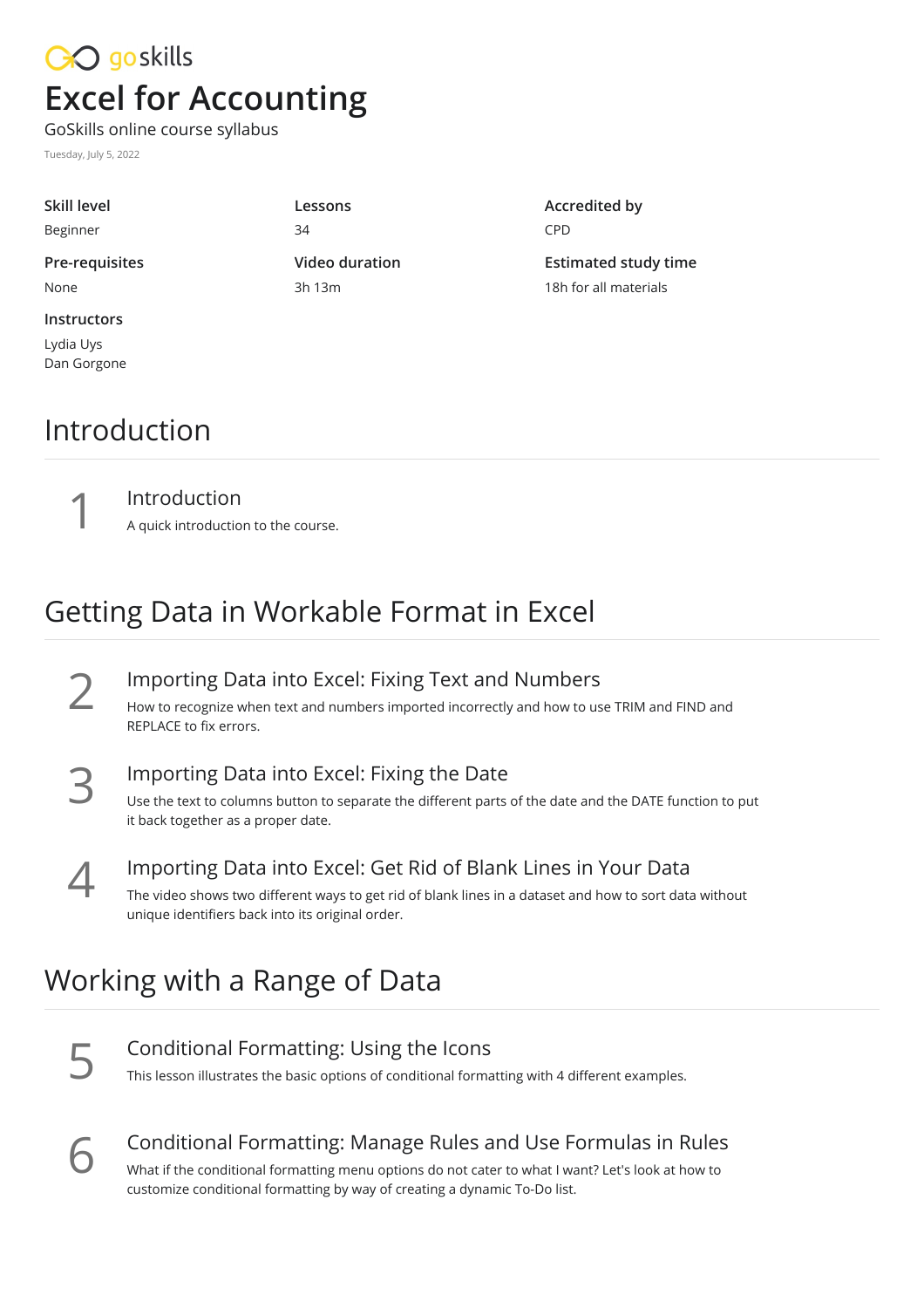|    | Data Validation: Preventing Garbage Input<br>We look at how to use basic data validation techniques to reduce garbage input and avoid errors.                                                             |
|----|-----------------------------------------------------------------------------------------------------------------------------------------------------------------------------------------------------------|
|    | Data Validation: Create a Dropdown List<br>In this lesson, we look at how to use data validation to create a dropdown list in Excel to limit input to<br>pre-set options.                                 |
|    | Auto Filters: Display Records That Meet a Certain Criterion<br>In a dataset, use auto filters to extract lists based on text or date criteria. Let's look at how to sort using<br>auto filters.           |
|    | Auto Filters: Combined with Conditional Formatting<br>We examine how to filter using numerical criteria, conditional formatting, identify duplicate items, and<br>use SUBTOTAL to add values in a filter. |
|    | Grouping Data: Create Your Own Collapsible and Extendible Sections<br>How to group data, and add your own expandable and collapsible sections to hide and unhide portions<br>of data.                     |
| 12 | Grouping Data: Remove Groupings, Fix Borders and Copy Visible Data<br>Let's look at how to remove created groupings, copy only visible data, and fix borders on cells to work<br>with grouping.           |
|    | <b>Functions in Excel</b>                                                                                                                                                                                 |

Text Functions<br>In this lesson, we learn how to use LEN, FIND, SEARCH, LEFT, RIGHT and MID.

**14** Text Functions: Combine<br>
In this lesson, we'll use LEN, FIND, SEAR<br>
complex issues. In this lesson, we'll use LEN, FIND, SEARCH, LEFT, RIGHT, and MID in combination to sort out more

Date Functions: Understanding How Dates Work<br>We learn how to use dates as serial numbers, TODAY(), EOMONTH, WORKDAYS, and NETWORKDAYS.

Time: Using Time in Calculations We examine a timesheet and a payroll calculation to illustrate time as part number, how to format time, and how to calculate gross pay based on time and an hourly rate.

Logic Functions: Using Logic to Supply TRUE or FALSE as a Result<br>We'll look at logic functions, including: >, <, =, <>, AND and OR. We also test single or double criter<br>illustrate the MONTH function. We'll look at logic functions, including: >, <, =, <>, AND and OR. We also test single or double criteria, and

IF and IFS Functions: If You Want a Specific Result to a Logic Test In this lesson, we learn the basic uses of IF and IFS and how to combine it with AND()/OR().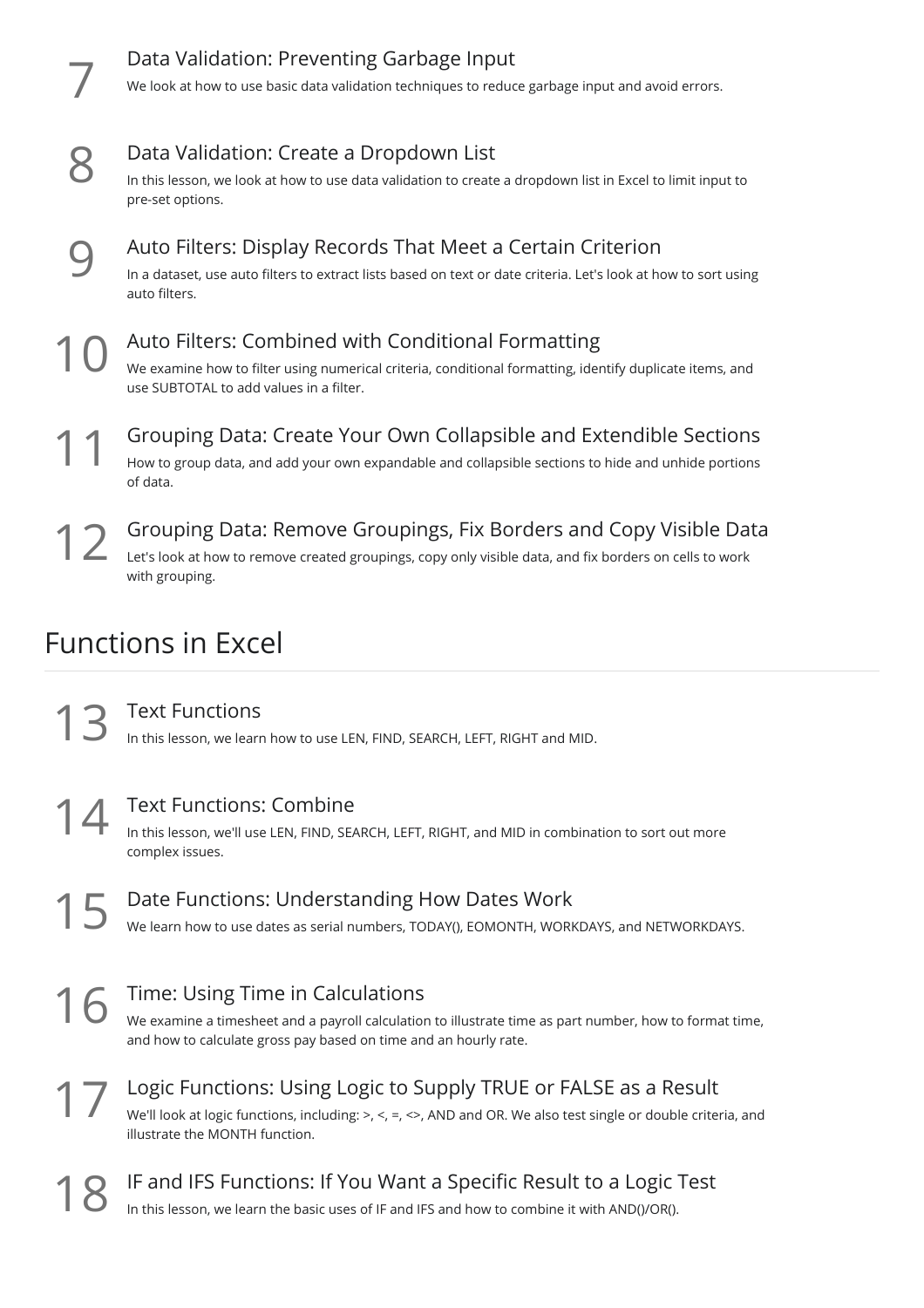|               | Conditional Math: Calculations Based on a Single Column Criterion<br>In this lesson, we learn the basic uses of SUMIF() and COUNTIF().                                                                             |
|---------------|--------------------------------------------------------------------------------------------------------------------------------------------------------------------------------------------------------------------|
| 20            | Conditional Math: Calculations Based on Multiple Columns as Criteria<br>Let's look at how to use SUMFIS and COUNTIFS to calculate based on more than one criterion column<br>and add numbers per month.            |
| $\mathcal{Y}$ | Lookups: VLOOKUP and HLOOKUP<br>Let's learn the basic uses of VLOOKUP and HLOOKUP by building your own invoice template.                                                                                           |
| 22            | Lookups: INDEX and MATCH<br>In this lesson, we learn the basic uses of INDEX and MATCH by building your own invoice template.                                                                                      |
| ノド            | Lookups: XLOOKUP<br>In this lesson, we learn the basic uses of XLOOKUP by building your own invoice template.                                                                                                      |
| 24            | Lookups: Approximate Search for all Lookups<br>How does an approximate lookup work? We look at one example to show VLOOKUP, INDEX & MATCH                                                                          |
|               | and XLOOKUP.                                                                                                                                                                                                       |
|               | Extracting, Combining and Reporting Data                                                                                                                                                                           |
|               | Tables: How to Convert Data into a Table<br>We learn about prepping data for a table, converting the data to a table, and the benefits of a table.                                                                 |
| ノヒ            | <b>Structured References in Tables</b><br>What's up with the funny formula references in tables? What does it mean and how does it work?<br>We learn the basics of using structured references.                    |
| $\angle$ /    | Power Query: Alternative Way to Get Data Into Excel<br>What are the basics you have to check when you use Power Query? We learn how to get data into Excel<br>in a much more effective manner than copy and paste. |
|               | Pivot Tables: Analyze Data Quick and Easy<br>We learn the basics of a pivot table, how to create a pivot, refresh and format.                                                                                      |

Prepare to Print

Learn how to prepare your file to be printed, page break previews, page layout options, and headers  $30$  Prepare<br>and footers.